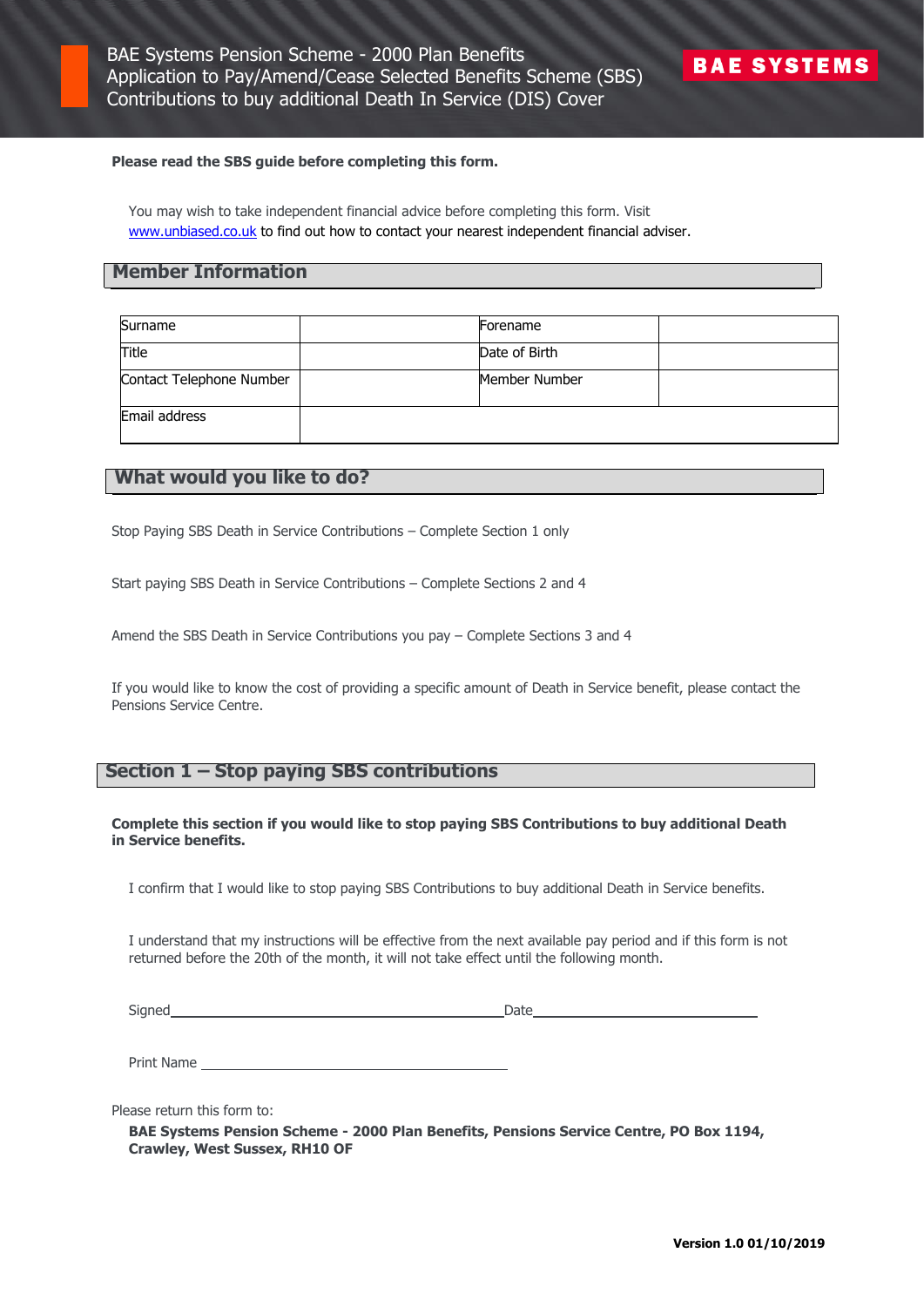# **Section 2 – Start paying SBS contributions**

## **Complete this section if you would like to start paying SBS contributions to buy additional Death in Service benefits.**

You can pay SBS Contributions to buy an additional Death in Service lump sum benefit.

Please indicate the amount you would like to pay. Please only show the contributions for additional Death in Service benefits. This amount will be made in addition to any regular SBS contribution.

Contributions will be deducted from your salary each pay period and must not be greater than your total earnings in any pay period.

|  | Regular Amount | pounds)<br>(whole) | Each Pay Period |
|--|----------------|--------------------|-----------------|
|--|----------------|--------------------|-----------------|

| Legal Spouse or Civil Partner's date of birth                 |  |
|---------------------------------------------------------------|--|
| Number of dependants other than Legal Spouse or Civil Partner |  |

Have you been absent from work because of sickness or injury for more than 5 consecutive working days during the two months prior to completing this form?



If you have answered Yes, we may need to ask for further medical information. While the information you provide is considered, you may only be covered for accidental death.

#### **Please now go to Section 4**

# **Section 3 – Amend SBS contributions**

**Complete this section if you would like to amend the regular amount you are paying.**

## **Contributions to buy additional Death in Service benefits can only be amended once each year, on your anniversary date.**

Please indicate the new regular amount you would like to pay. Please only show the contributions for additional death in service benefits. This amount will be made in addition to any regular SBS contribution.

Contributions are deducted from your salary each pay period and must not be greater than your total earnings in any pay period.

| l New Amount | (whole pounds) | <b>Each Pay Period</b> |
|--------------|----------------|------------------------|
|--------------|----------------|------------------------|